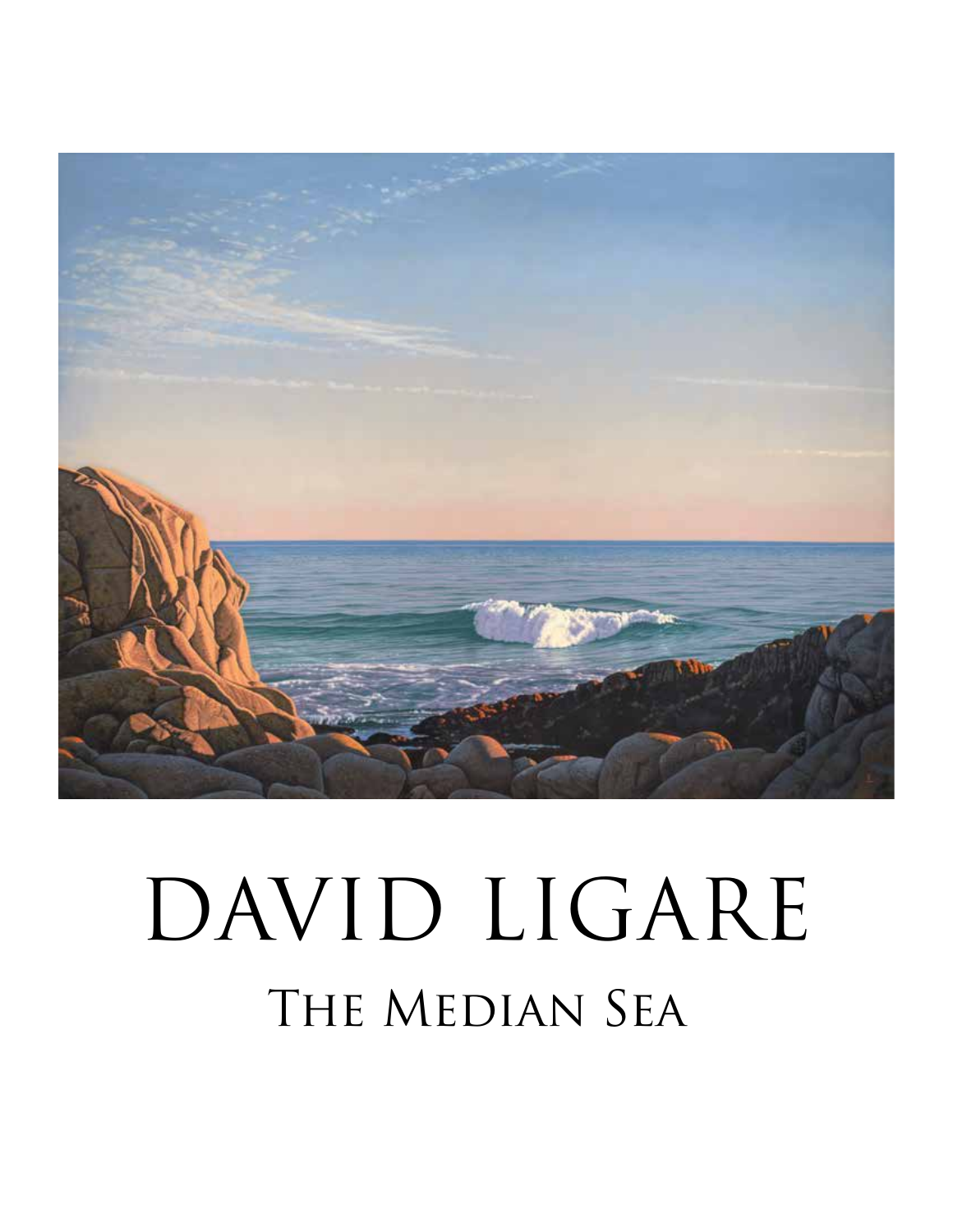## The Median Sea

Although I was born in far inland Illinois, I have spent nearly all my life within the sight or scent of the sea. Mine is not the sea of shipwreck and tragedy but a consonant world of calm contemplation; the grand forces presenting themselves as rational action. Just as the pastoral landscape represents a median world between civilization and wilderness, so too does the edge of the sea represent a threshold between the worlds of land and water with all that that implies; day and night, life and death, order and chaos, etc. Nietzsche describes the marriage of such opposites as the essential or "primal unity," within which all things dark and bright reside.

Generally speaking, my calm seas are a guise. They represent an anticipation and an expectation – a waiting. When I began my project to try to understand the ancient currents of our culture I set off on the seas described by Homer. His texts, The Iliad and The Odyssey are foundational to western culture and the timeless seas connect not only the continents, but the distant eras of our existence. Water itself is both ancient and completely contemporary. Homer describes the sea in various ways, most frequently as the enigmatic "wine-dark sea," but writer, Carol Alexander, writes that Homer also sees it as "a highway for ideas"

And so, the sea is more than attractive scenery. To paint it as so many have done is an act of reverence not only towards nature but for the timeless associations it calls forth. In his poem, *Meditation for Saviors*, Robinson Jeffers writes,

- "Here where the surf has come incredible ways out of the splendid west, over the deeps
- Light nor life sounds forever; here where enormous sundowns Flower and burn through color to quietness."

— David Ligare, 2016



*Looking at David Ligare's pictures, one connot help being struck by the care and deliberation with which they are painted, the singular, unruffled smoothness of their surfaces, affording the paintings what Vasari (1511–1574) called the "finality of perfection."*

— Donald Kuspit, 2015